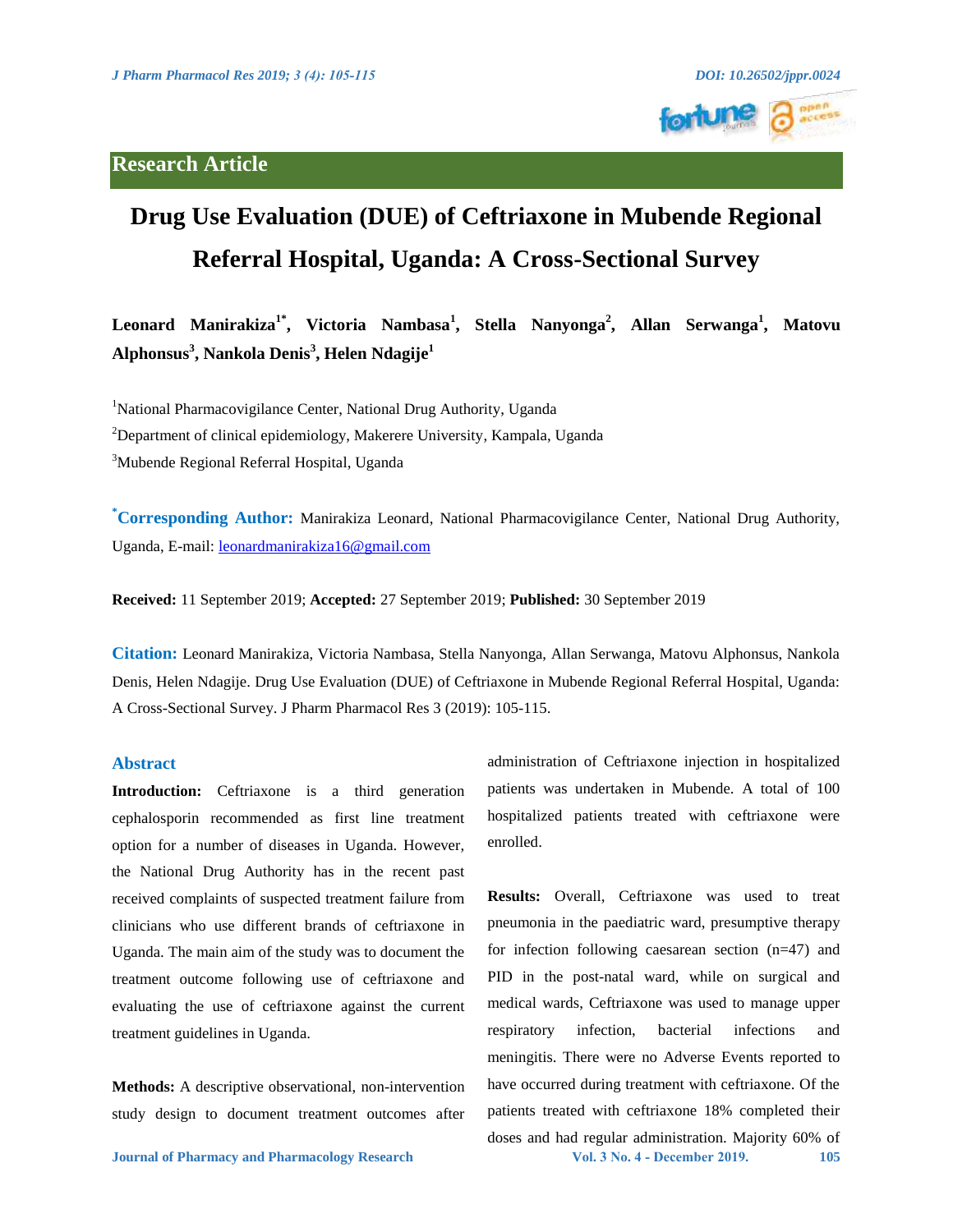the patients had irregular administration with completed doses and 22% did not complete their doses.

**Conclusion:** There is low treatment outcome during use of Ceftriaxone and the empirically treatment is highly prevalent in the hospital. There is high number of inappropriate drug administration, in which patients usually miss doses or do not complete as prescribed. This practice has an effect of affecting the patient outcomes and aggravating antimicrobial resistance. Choice of ceftriaxone use is not guided by culture and sensitivity due to lack of inadequate laboratory infrastructure.

**Keywords:** Ceftriaxone; Drug use; Evaluation; Antibiotics

#### **1. Introduction**

Ceftriaxone is recommended as first line treatment option in Uganda and is commonly used to treat different types of bacterial infections [1]. It is one of the widely used antibiotic in many health facilities in Uganda, however, some reports of its irrational use have been reported [2]. Irrational use of antibiotics creates a threat of decreased susceptibility and the emergence of multi-drug resistant pathogens, treatment failure, unwanted adverse effects, and increased costs to the health care system [3, 4]. The study conducted in Uganda revealed worsening trends of resistance and diminishing effectiveness of antibiotics in Uganda [5].

Studies have revealed worsening trends of resistance and diminishing effectiveness of antibiotics in Uganda and the associated factors classified as healthcare provider factors, patient factors or drug related factors. Healthcare provider related factors include lack of information, excessive and unnecessary antibiotic prescribing, incorrect dosage or route of administration and antibiotic prescribing for non-bacterial infections. Patient related factors include failure to complete doses and self-medication whereas drug related factors include ineffective drugs [6-8]. In Uganda, it has been reported that clinician practices that increase the threat of irrational use of antibiotics included selling of antibiotics over-the-counter without a prescription which was associated with under-dosing and prescription of antibiotics to patients with no clinical indications for antibiotic therapy [9, 10]. Due to the above factors, NDA conducted a DUE to establish the effectiveness of Ceftriaxone and to identify any irrational use, which could be affecting the realisation of the expected treatment outcomes when using Ceftriaxone in Mubende Regional Referral Hospital.

## **2. Materials and Methods**

#### **2.1 Study design**

This was a descriptive observational and nonintervention study designed to document treatment outcomes after administration of Ceftriaxone injection in hospitalized patients managed with ceftriaxone in Mubende Regional Referral Hospital.

#### **2.2 Setting**

Following signed informed consent, all patients who were treated with ceftriaxone were enrolled. The data collection tool was pre tested at Mubende hospital (see Additional file #1).Two data collection assistants were trained intently for one week on data collection prior to the data collection process by a member of the NPC. All activities were conducted through the Medicines and Therapeutics Committees (MTC) of Mubende hospital. The MTC was brought on board because it is the mandate of the MTC to conduct DUE in the hospital.

#### **2.3 Participants**

Data was collected from 100 hospitalized patients admitted on the medical ward and treated with ceftriaxone during the study period of 45 days. All adult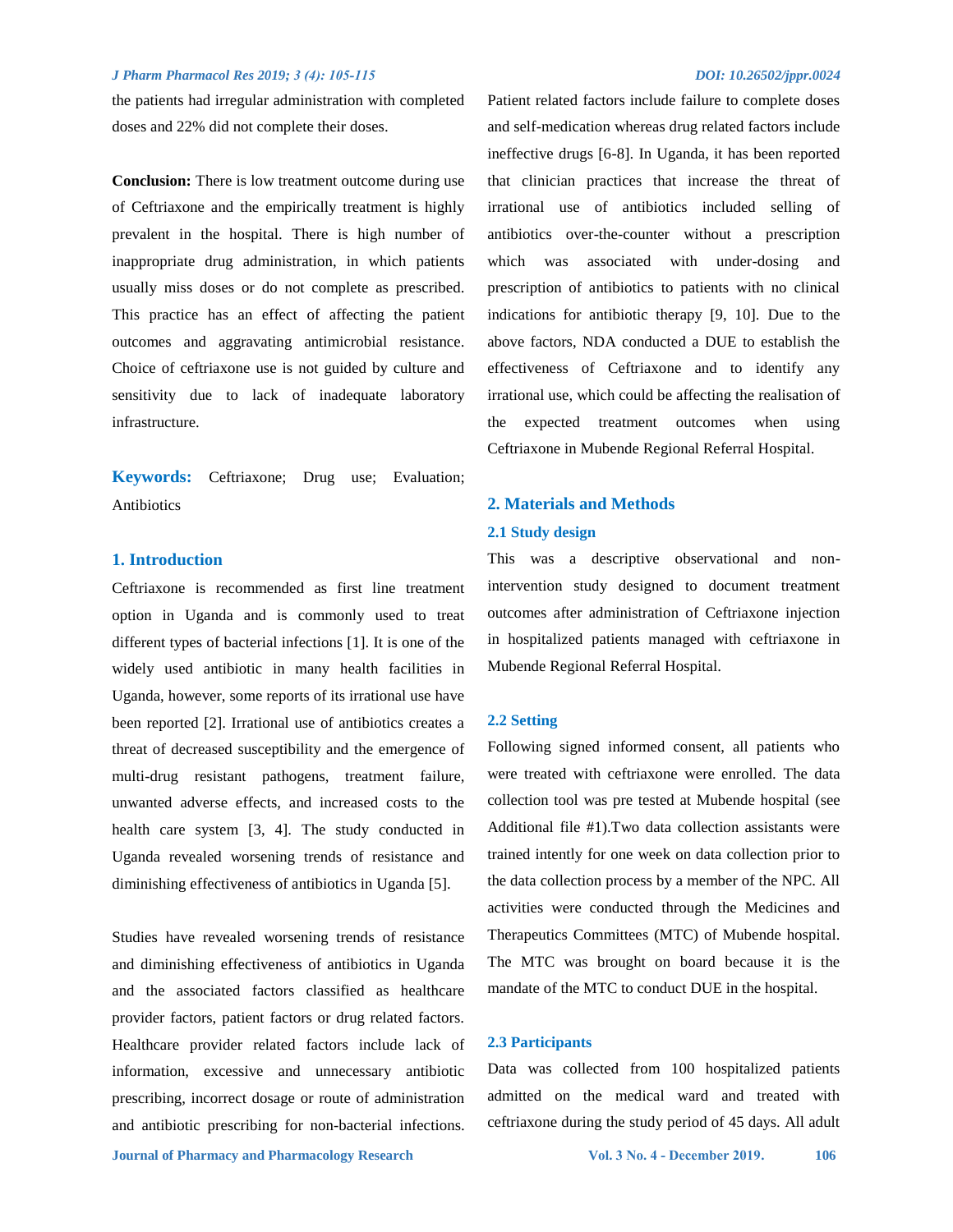patients above 18 years admitted to the medical ward during the study period with ability and willingness to participate by giving signed informed consent were considered eligible for this study.

#### **2.4 Variables**

Data on administered medicine (s) including the medicine brand, diluent used, indication, dose prescribed, and dose administered, duration of treatment, concomitant medications, treatment outcome as well as data on laboratory investigation obtained was collected. Where routine practice permitted, data on culture and sensitivity was collected.

#### **2.5 Data sources**

The medication records of all the patients in different wards of the hospital who received ceftriaxone.

#### **2.6 Statistical methods**

Statistical analysis was performed using Microsoft Excel. A detailed statistical analysis plan was generated within three months of study start. This plan was revised during the course of the study in order to take into account protocol amendments, and to address potential issues occurring during the study, that could affect data analysis. Data was summarized using frequencies and percentages.

#### **3. Results**

#### **3.1 Description of study respondents**

Majority of the patients involved in the study were females (n=76, 76%), with average weight of 53.2 kilograms and majority falling in the age bracket of below 40 years. Majority of patients enrolled were from post-natal unit (47%, n=47), followed by paediatric (20%, n=20), medical ward  $(17\% , n=17)$  and surgical ward 16%, n=16) (Table 1).

#### **3.2 Common indicators**

The most common indications of Ceftriaxone were infections and infestations (57%) and respiratory, thoracic and mediastinal disorders (20%) (Table 2).

#### **3.3 Drug characteristics and treatment outcome**

Sterile water was the most used diluent (74%) to reconstitute ceftriaxone followed by normal saline 20 mls 5% and normal saline 10 mls 8%. Overall, half of the patients (53%, n=100) prescribed ceftriaxone responded to treatment and were discharged with having recovered from the diagnosed illness, whereas (35%) of patients required change of medication. Other outcomes included referral (4%), run away (4%), unknown outcome (3%) and one patient (1%) died (Table 3).

#### **3.4 Occurrence of adverse events (AEs)**

There were no Adverse Events reported to have occurred during treatment with ceftriaxone.

#### **3.5 Dose adherence and completion**

Of the patients treated with ceftriaxone 18% completed their doses and had regular administration. Majority 60% of the patients had irregular administration with completed doses and 22% did not complete their doses (Table 4).

#### **3.6 Culture and sensitivity test**

Culture and sensitivity test was not done in most of the patients (93%). Of the 7 (7%) cases from paediatric ward in which test was done, growth and resistance of organisms was not determined and therefore not reported.

#### **3.7 Dosing and duration of ceftriaxone use**

In 74 (74%) cases, ceftriaxone was dosed as 2 g/day. The result of this study revealed that among all the patients the prescribed frequency for ceftriaxone was OD (100%) that is once a day.The mean duration of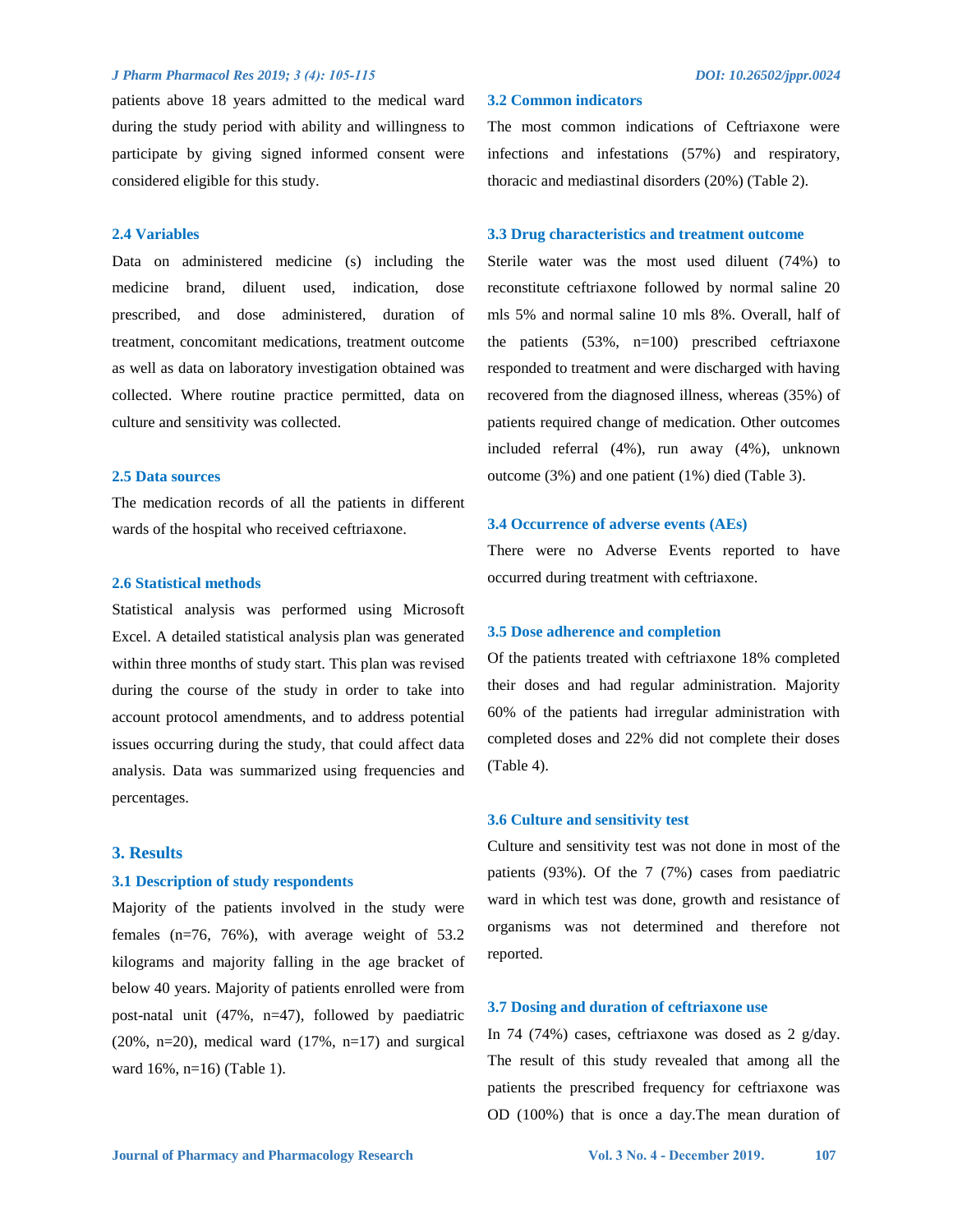ceftriaxone use was 3.9 days (ranging 1 day to 8 days), with the majority (88%) taking 2-7 days on Ceftriaxone treatment. The average duration of stay in the hospital was 7.1 days (ranging from 1 day to 27 days), with most of the patients (70%) staying for 1-7 days (Table 5).

#### **3.8 Comorbidity condition of patients**

Out of total 100 patients enrolled in the study 89 (89%) patients did not have any co-morbid condition whereas 6 (6%) had co-morbid condition. The most common comorbidity were Sickle cell disease, Diabetes mellitus, hypertension, Asthma and Epilepsy (Table 6).

#### **3.9 Adherence to Uganda clinical guidelines (UCG)**

More than four-fifth of Ceftriaxone use (n=81, 81%) were reported to be inappropriately administered (Figure 1).

#### **3.10 Reasons for inappropriateness**

Majority of unjustified Ceftriaxone administration arose from irregular administration (63%) and missing dose (16%) (Figure 2).

# **3.11 Factors associated with inappropriate administration of ceftriaxone**

Using bivariate logistic regression, factors that were associated with inappropriate use of ceftriaxone in the study population included patient age, days of hospital stay and weight of the patient. Having other variables controlled, days of hospital stay (aOR=5.7, 95% CI: 1.3- 24.6, P=0.02) and weight of the patient  $(aOR=36.8,$ 95% CI: 3.7-366.7, P=0.002) remained to be significant in the multivariate logistic model (Table 7).

| <b>Variables</b>                   | Frequency (%)    |  |
|------------------------------------|------------------|--|
| <b>Demographic characteristics</b> |                  |  |
| <b>Sex</b>                         |                  |  |
| Female                             | 76 (76%)         |  |
| male                               | 24 (24%)         |  |
| Age category                       |                  |  |
| 0-20 years                         | 42 (42%)         |  |
| $21-40$ years                      | 43 (43%)         |  |
| Over 40 years                      | 15 (15%)         |  |
| Weight                             |                  |  |
| Average $(\pm$ SEM)                | 53.2 $(\pm 2.4)$ |  |
| <b>Patient ward</b>                |                  |  |
| Medical                            | 17 (17%)         |  |
| Paediatric                         | 20 (20%)         |  |
| Post-natal                         | 47 (47%)         |  |
| Surgical                           | 16(16%)          |  |

**Table 1:** Social and demographic characteristics of respondents.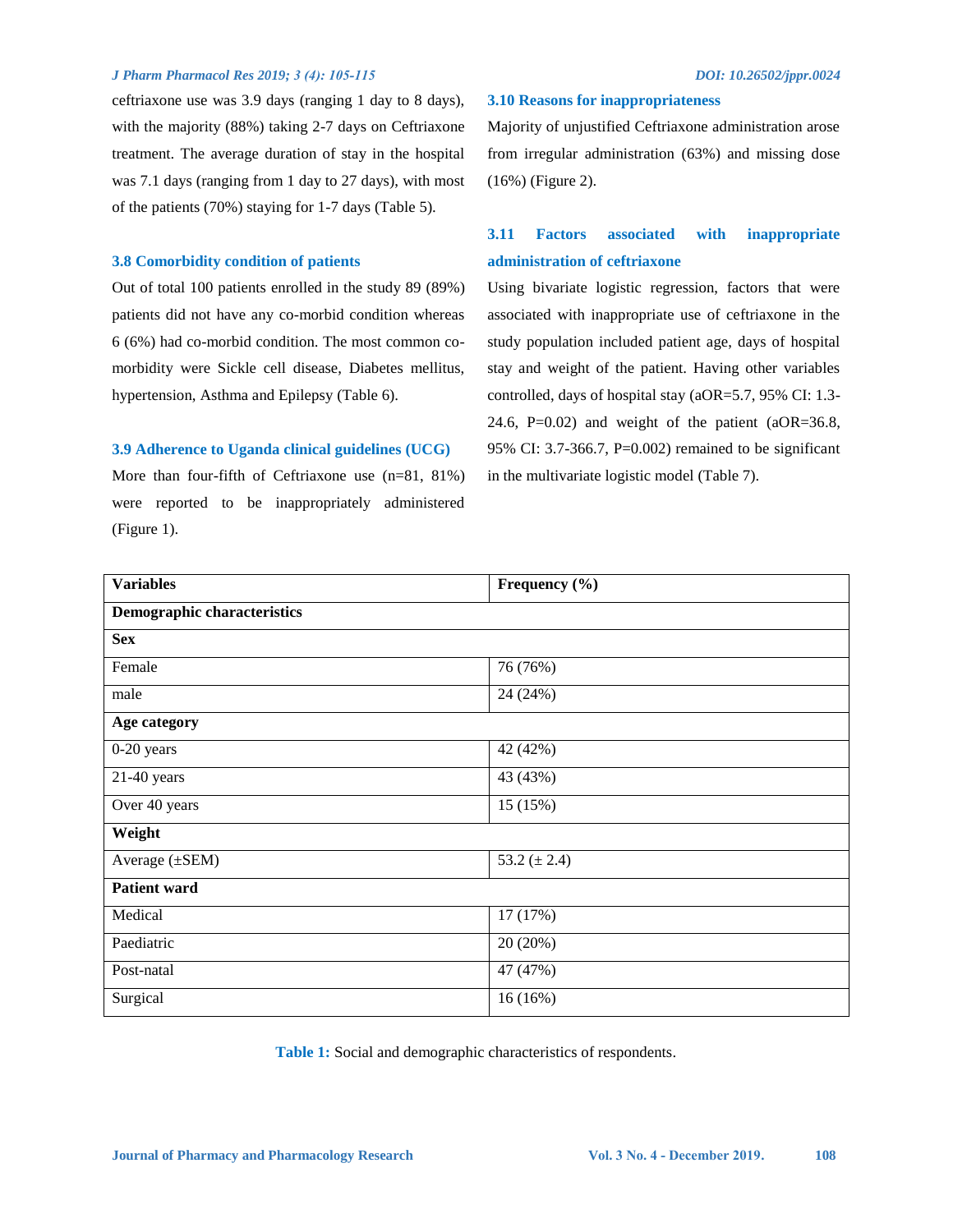| <b>Indication</b>                                                   | Frequency (N=100) |
|---------------------------------------------------------------------|-------------------|
| Infections and infestations                                         | 57                |
| Respiratory, thoracic and mediastinal disorders                     | 20                |
| Reproductive system and breast disorders                            | 9                 |
| Nervous system disorders                                            | 3                 |
| Gastrointestinal disorders                                          | 2                 |
| Injury, poisoning and procedural complications                      | $\overline{2}$    |
| Neoplasms benign, malignant and unspecified (incl cysts and polyps) | $\overline{2}$    |
| Blood and lymphatic system disorders                                | 1                 |
| Metabolism and nutrition disorders                                  | 1                 |
| Musculoskeletal and connective tissue disorders                     | 1                 |
| Vascular disorders                                                  | 1                 |
| No indication                                                       | 1                 |

# **Table 2:** Indications for Ceftriaxone use.

| <b>Variable</b>          | Frequency (%) |  |  |
|--------------------------|---------------|--|--|
| <b>Dilution used</b>     |               |  |  |
| Sterile water 20%        | 72 (72%)      |  |  |
| Sterile water 10%        | 15 (15%)      |  |  |
| Normal saline 10%        | 8(8%)         |  |  |
| Normal saline 20%        | 5(5%)         |  |  |
| <b>Treatment outcome</b> |               |  |  |
| Discharged on recovery   | 53 (53%)      |  |  |
| Changed medication       | 35 (35%)      |  |  |
| Run away                 | 4(4%)         |  |  |
| Referred                 | 4(4%)         |  |  |
| Unknown                  | 3(3%)         |  |  |
| Died                     | $1(1\%)$      |  |  |

**Table 3:** Drug characteristics and treatment outcome.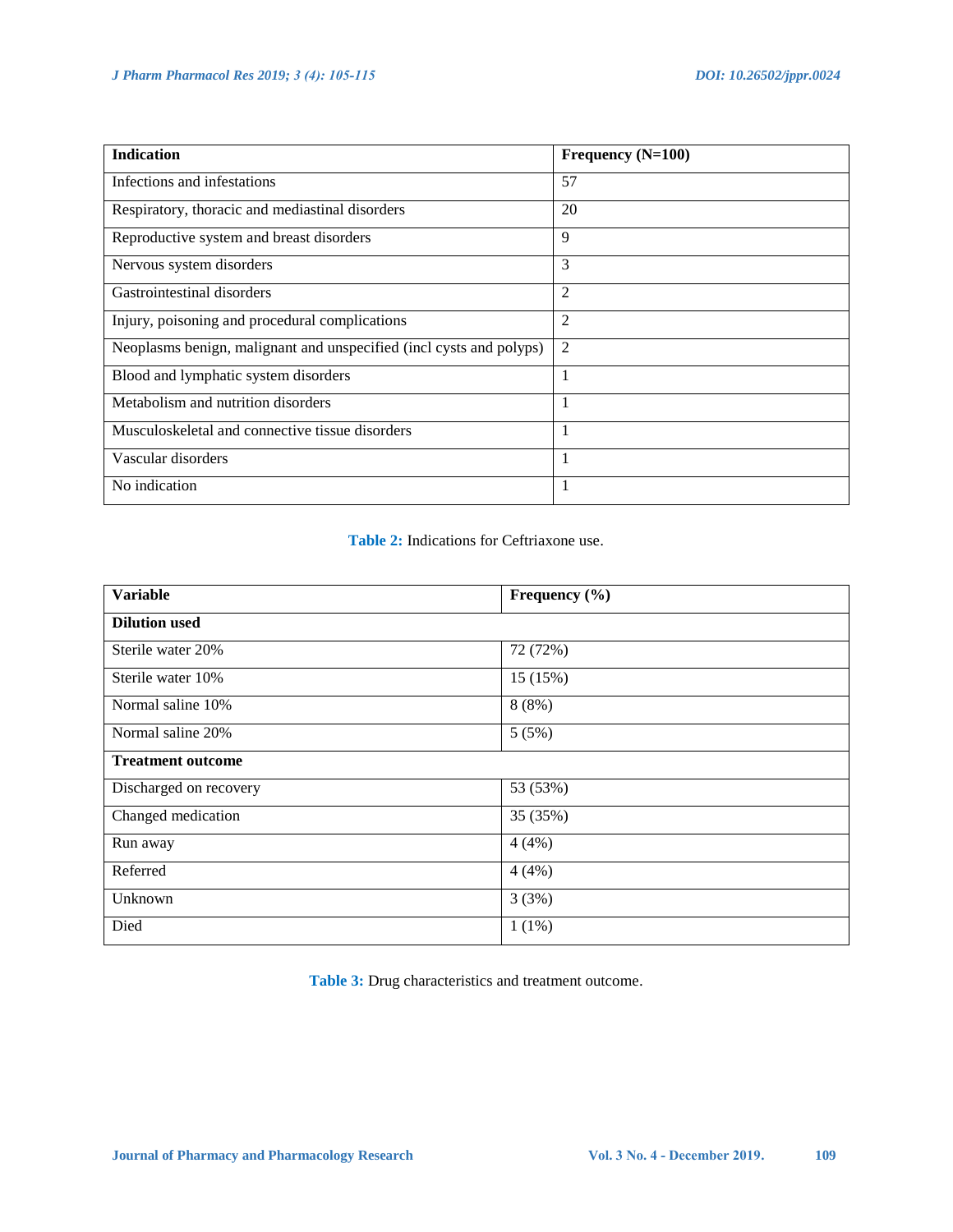| Dose completion status and action taken     | <b>Frequency of patients</b> |  |  |
|---------------------------------------------|------------------------------|--|--|
| Dose completed and administered irregularly | 60                           |  |  |
| Discharged                                  | 56                           |  |  |
| Referred                                    | 1                            |  |  |
| Run away                                    | 1                            |  |  |
| Still on medication                         | 1                            |  |  |
| Transferred                                 | 1                            |  |  |
| Dose completed and administered regularly   | 18                           |  |  |
| Discharged                                  | 17                           |  |  |
| Run away                                    | 1                            |  |  |
| Dose incomplete                             | 22                           |  |  |
| Discharged                                  | 16                           |  |  |
| Referred                                    | $\overline{c}$               |  |  |
| Died                                        | 1                            |  |  |
| Run away                                    | 2                            |  |  |
| Still on medication                         | 1                            |  |  |

**Table 4:** Dose adherence and completion.

| <b>Variable</b>                       | Frequency (%) |  |  |  |
|---------------------------------------|---------------|--|--|--|
| <b>Dose</b>                           |               |  |  |  |
| $<1$ gm                               | $11(11\%)$    |  |  |  |
| $1 \text{ gm}$                        | 14 (14%)      |  |  |  |
| $2\ \mathrm{gm}$                      | 74 (74%)      |  |  |  |
| $>2$ gm                               | 1(1%)         |  |  |  |
| Daily dose                            |               |  |  |  |
| Once daily                            | 100 (100%)    |  |  |  |
| <b>Duration (days) on Ceftriaxone</b> |               |  |  |  |
| 1                                     | 7(7%)         |  |  |  |
| $2 - 7$                               | 88 (88%)      |  |  |  |
| $8 - 14$                              | 5(5%)         |  |  |  |
| Average (Min-Max)                     | $3.9(1-8)$    |  |  |  |
| Duration of stay in hospital          |               |  |  |  |
| $1-7$ days                            | 70 (70%)      |  |  |  |
| $8-14$ days                           | 24 (24%)      |  |  |  |
| Over 14 days                          | 6(6%)         |  |  |  |
| Average (Min-Max)                     | $7.1(2-27)$   |  |  |  |

**Table 5:** Dosing and duration of Ceftriaxone use.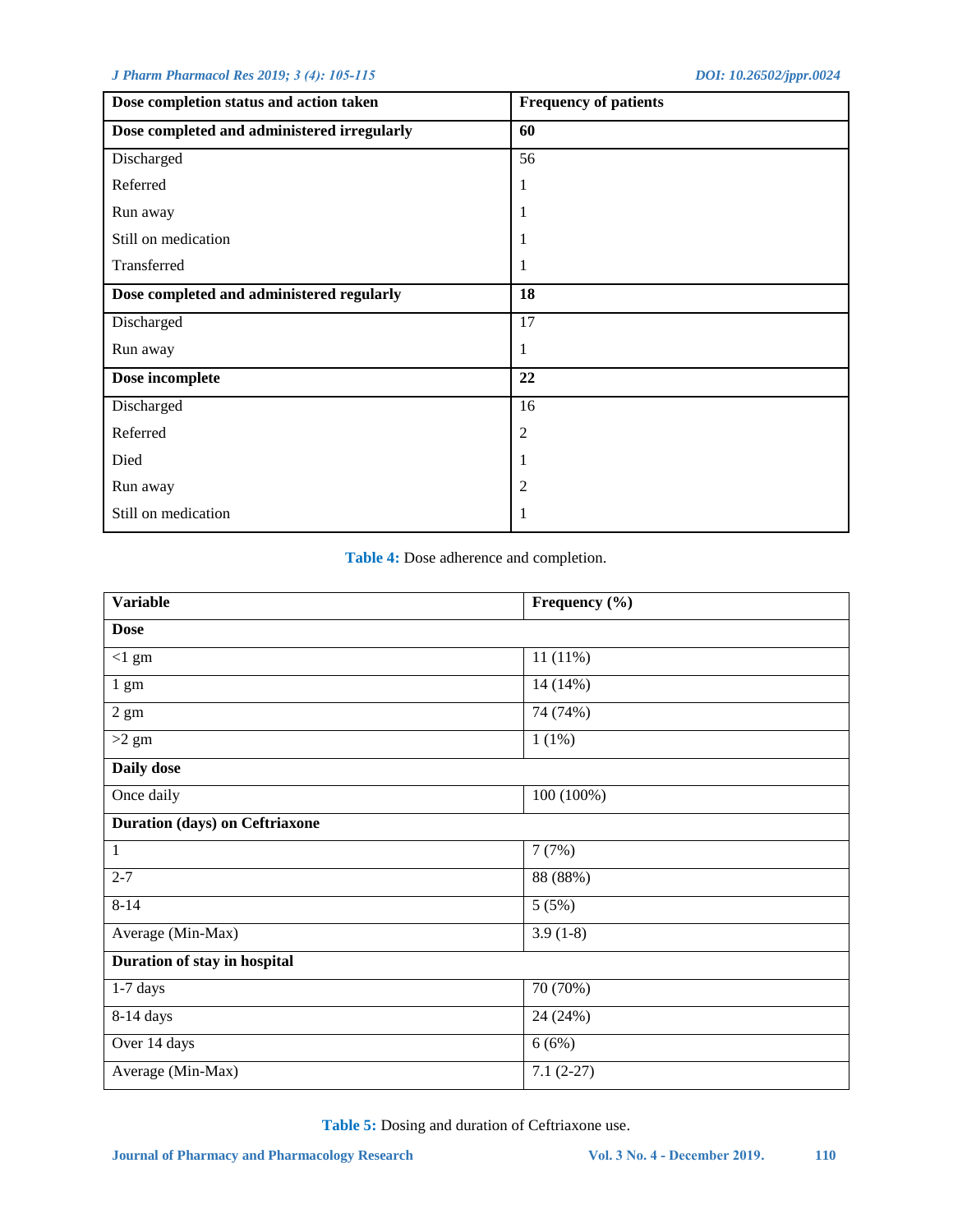| <b>Variable</b>                    | Frequency $(\% )$ |  |  |
|------------------------------------|-------------------|--|--|
| <b>Comorbidity presence</b>        |                   |  |  |
| Yes                                | 6(6%)             |  |  |
| No                                 | 89 (89%)          |  |  |
| Unknown                            | 5(5%)             |  |  |
| <b>Comorbidities identified</b>    |                   |  |  |
| Sickle cell disease                | 2(2%)             |  |  |
| Asthma                             | $1(1\%)$          |  |  |
| Diabetes Mellitus                  | $1(1\%)$          |  |  |
| Diabetes Mellitus and Hypertension | $1(1\%)$          |  |  |
| Epilepsy                           | $1(1\%)$          |  |  |

# **Table 6:** Comorbidity conditions of patients.

| <b>Variables</b>   |            | <b>Appropriateness</b> |                  | <b>Crude analysis</b> |                |      | <b>Adjusted analysis</b> |                |  |
|--------------------|------------|------------------------|------------------|-----------------------|----------------|------|--------------------------|----------------|--|
|                    | Yes        | No                     | cOR              | <b>CI</b> of OR       | <b>P-Value</b> | aOR  | <b>CI</b> of OR          | <b>P-Value</b> |  |
| Age (Years)        |            |                        |                  |                       |                |      |                          |                |  |
| $0 - 20$           | 11 (11%)   | 31 (31%)               | 1.0              |                       |                | 1.0  |                          |                |  |
| 21-40              | 4(4%)      | 39 (39%)               | $\overline{3.5}$ | 1.0-11.9              | 0.049          | 0.35 | $0.03 - 4.3$             | 0.42           |  |
| Over <sub>40</sub> | 4(4%)      | $11(11\%)$             | 0.98             | 0.26-3.71             | 0.97           | 0.15 | $0.01 - 1.8$             | 0.13           |  |
| <b>Bed days</b>    |            |                        |                  |                       |                |      |                          |                |  |
| $1-4$              | 14 (14%)   | 20 (20%)               | 1.0              |                       |                | 1.0  |                          |                |  |
| Over 4             | 4(4%)      | 58 (58%)               | 10.2             | 2.99-34.4             | 0.0001         | 5.7  | 1.3-24.6                 | 0.02           |  |
| Weight (Kgs)       |            |                        |                  |                       |                |      |                          |                |  |
| $50$               | 14 (14%)   | 12 (12%)               | 1.0              |                       |                | 1.0  |                          |                |  |
| $>=50$             | 4(4%)      | 65 (65%)               | 18.9             | 5.3-67.5              | 0.0001         | 36.8 | 3.7-366.7                | 0.002          |  |
| <b>Sex</b>         |            |                        |                  |                       |                |      |                          |                |  |
| Female             | 7(7%)      | 17 (17%)               | 1.0              |                       |                |      |                          |                |  |
| Male               | 12 (12%)   | 64 (64%)               | 2.2              | $0.75 - 6.43$         | 0.15           |      |                          |                |  |
| Ward               |            |                        |                  |                       |                |      |                          |                |  |
| Pediatric          | $10(10\%)$ | $10(10\%)$             | 1.0              |                       |                |      |                          |                |  |
| Medical            | 4(4%)      | 13 (13%)               | $\overline{3.3}$ | 0.78-13.48            | 0.104          |      |                          |                |  |
| Surgical           | 4(4%)      | 12 (12%)               | 3.0              | 0.72-12.55            | 0.132          |      |                          |                |  |
| Post natal         | $1(1\%)$   | 46 (46%)               | 6.0              | 2.27-14.4             | 0.142          |      |                          |                |  |

**Table 7:** Factors associated with inappropriate use of Ceftriaxone.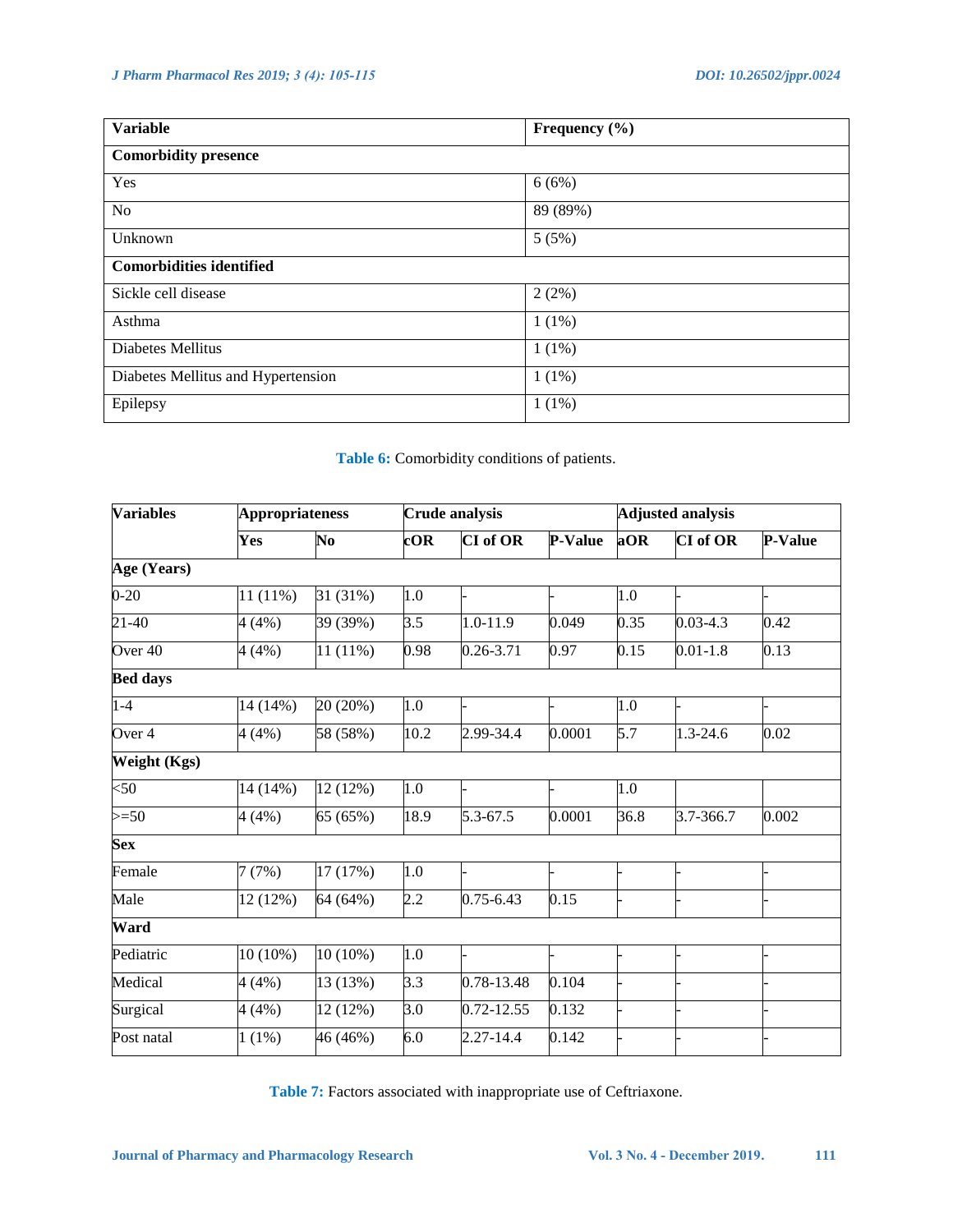

**Figure 1:** Appropriateness in administration of Ceftriaxone.



**Figure 2:** Criteria referenced inappropriate use of Ceftriaxone.

#### **4. Discussion**

**Journal of Pharmacy and Pharmacology Research Vol. 3 No. 4 - December 2019. 112** Ceftriaxone is considered to have superior activity against Enterobacteriaceae but its activity is challenged by several factors, including resistance and inappropriate use [11]. The current study, therefore sought to determine therapeutic outcomes of ceftriaxone among the 100 randomly selected patients admitted at Mubende RRH. In this study, 53% of the patients successfully responded to Ceftriaxone treatment. Out of total 100 patients enrolled in the study, 89 (89%) patients did not have any co-morbid condition, whereas 6 (6%) had co-morbid condition. The most common comorbidity were Sickle cell disease, Asthma, Diabetes

mellitus, hypertension and Epilepsy. The finding of this study was similar other studies [12]. The results of this study showed that 93% of the patients were treated without culture and sensitivity testing. This finding was consistent with the findings of the related study [13, 14]. Mubende RRH had only 7% patients who conducted culture and sensitivity tests. These cultures are supported under a program for Acute Febrile Illnesses for paediatric patients study. The rate of performing culture and drug sensitivity test was very low compared to other related studies [15-18]. The difference may be due to the difference in sample sizes and high cost of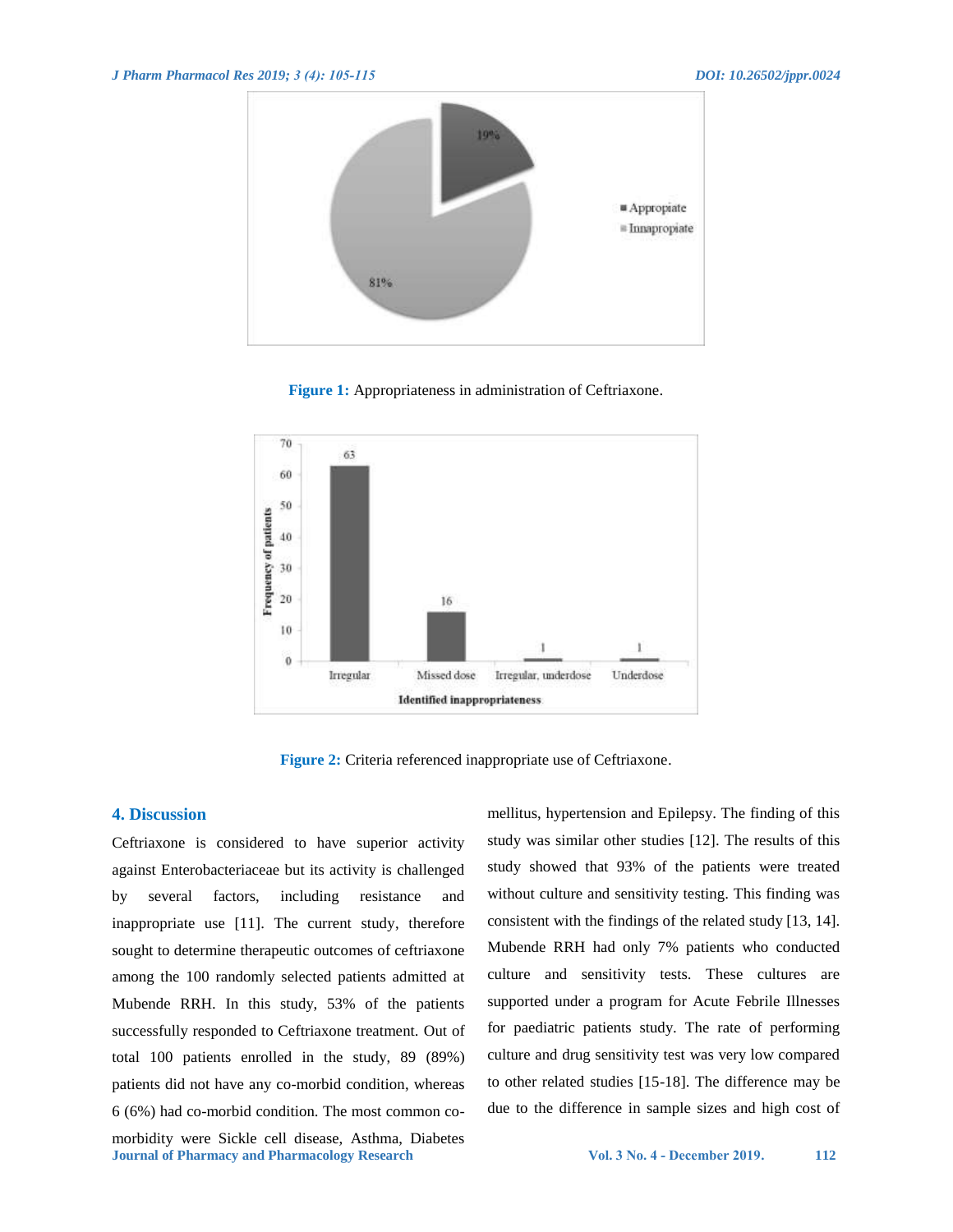culture and drug sensitivity which few patients could afford.

The duration of therapy was found to be high in the range of 2-7 days (88%). The mean duration of use was found to be 3.9 days. This is the appropriate duration of ceftriaxone use. The finding of this study is similar to the retrospective cross sectional study conducted in Ethiopia [19]. The mean duration of ceftriaxone therapy used was found to be 3.9 days in this study, which is less than what was reported by a similar study [20, 21]. This is an important factor because the number of days in which an antibiotic is used is associated with its resistance prevalence [20]. Overall, the prescription of ceftriaxone was given as per the current treatment guidelines. All patients received a once daily dosing of ceftriaxone, which is the recommended dosing by WHO as reported by a similar study [19]. The daily prescribed dose was found to be 2gm per day (74%) in most patients in the study, which is the correct daily prescribed dose for ceftriaxone as given by WHO and this was consistent with results of similar studies [20, 21].

The average number of hospital stay for patients was 7.1 days. This is higher than the average 6 days reported by a study in a private hospital in India [22]. Furthermore, our finding shows 24% of the patients stayed longer than 8-14 days. Logistic regression showed that patients who stayed longer than 4 days were 6 times more associated with inappropriate administration of Ceftriaxone (aOR=5.7, 95% CI: 1.3-24.6, P=0.02). Another study reported that staying longer than 10 days is 3 times more likely to result in antibiotic use problems than when staying less than 10 days [23]. Prolonged hospital stay is also associated with higher treatment costs, the emergence of resistant microorganisms and increased risk of ADR and drugdrug interaction [24-26]. We found that 6% of the patients stayed longer than 14 days, which could result in increased risk of antibiotic use problems. This study had some limitations. The sample size was small and the difference between the observed results in relation to other studies is relatively high. Also, poor record keeping in the patient medical records could not enable the evaluation for adverse drug Events during the use of Ceftriaxone.

#### **5. Conclusion**

The study revealed low treatment outcome during use of Ceftriaxone. There is high number of inappropriate drug administration, in which patients usually miss doses or do not complete as prescribed. This practice increases a threat of antimicrobial resistance. Choice of ceftriaxone use is not guided by culture and sensitivity. A more structured drug utilization study is recommended to acquire more concrete clinical practices on ceftriaxone use.

#### **Declarations**

#### **Ethics approval and consent to participate**

Approval was obtained from Mubende Hospital Research and Ethics Committee and from the Mildmay Uganda Research Ethics Committee.

#### **Consent for publication**

Not applicable

#### **Availability of data and material**

The datasets generated and analysed are available.

#### **Author's Contribution**

VN generated the idea, designed protocol and supervised the study. MA and ND conducted data collection. ML analyzed and interpreted the results and prepared the draft manuscript. AS involved in the supervision of the study. HN involved in manuscript preparations and editorial proof reading. All authors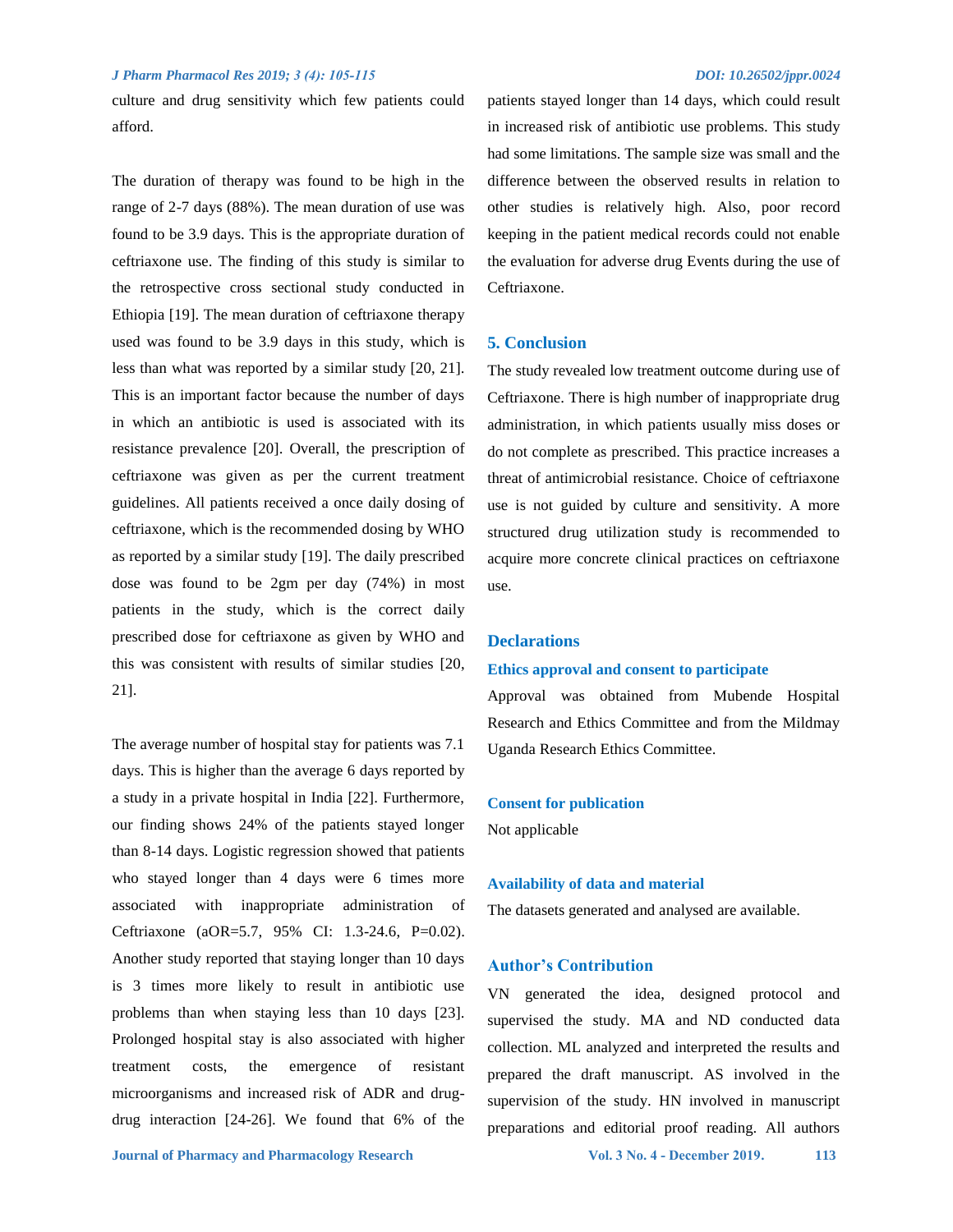have complete access to study data that support the publication. All authors read and approved the final manuscript.

#### **Competing Interests**

Victoria Nambasa, Matovu Alphonsus, Nankola Denis, Leonard Manirakiza, Helen Ndagije, and Allan Serwanga have no conflicts of interest that are directly relevant to the content of this study.

#### **Acknowledgements**

The authors acknowledge the study participants, data collectors and the staffs of Mubende Regional Referral Hospital for the support rendered during data collection and manuscript compilation.

#### **References**

- 1. Ministry of Health. Uganda Clinical Guidelines: National Guidelines for Management of Common Conditions. In: Health Mo, ed (2016).
- 2. Barlam TF, Cosgrove SE, Abbo LM. Implementing an antibiotic stewardship program: guidelines by the Infectious Diseases Society of America and the Society for Healthcare Epidemiology of America. Clin Infect Dis 62 (2016): 51-77.
- 3. Gross R, Morgan AS, Kinky DE, et al. Impact of a hospital-based antimicrobial management program on clinical and economic outcomes. Clin Infect Dis 33 (2001): 289-295.
- 4. White AC Jr, Atmar RL, Wilson J, et al. Effects of requiring prior authorization for selected antimicrobials: expenditures, susceptibilities, and clinical outcomes. Clin Infect Dis 25 (1997): 230-239.
- 5. Otage S. Antibiotic resistance on the rise, say doctors. Daily Monitor (2016).

- 6. Harbarth S, Albrich W, Brun-Buisson C. Outpatient antibiotic use and prevalence of antibiotic resistant Pneumococci in France and Germany: A sociocultural perspective. Emerg Infect Dis 8 (2002): 1460-1467.
- 7. Vazquez-Lago J, Lopez-Vazquez P, López-Durán A, Taracido-Trunk M, Figueiras A.

Attitudes of primary care physicians to the prescribing of antibiotics and antimicrobial resistance: a qualitative study from Spain. Fam Pract 29 (2011): 352-360.

- 8. Cadieux G, Tamblyn R, Dauphinee D, et al. Predictors of inappropriate antibiotic prescribing among primary care physicians. CMAJ 177 (2007): 877-883.
- 9. Mukonzo JK, Namuwenge PM, Okure G, et al. Over-the-counter suboptimal dispensing of antibiotics in Uganda. J Multidiscip Health 6 (2013): 303-310.
- 10. Means AR, Weaver MR, Burnett SM, et al. Correlates of inappropriate prescribing of antibiotics to patients with malaria in Uganda. PLoS One 9 (2014): 90179.
- 11. Kiguba R, Karamagi C, Bird SM. Extensive antibiotic prescription rate among hospitalized patients in Uganda: but with frequent misseddose days. The Journal of antimicrobial chemotherapy 71 (2016): 1697-1706.
- 12. Babu JJ. Drug utilization evaluation of cephalosporins in general medicine units of rural tertiary care hospital. Int J Curr Pharm Res 4 (2012): 88-91.
- 13. Sileshi A, Tenna A, Feyissa M, et al. Evaluation of ceftriaxone utilization in medical and emergency wards of TikurAnbessa specialized hospital: a prospective crosssectional study. BMC Pharmacology and Toxicology 17 (2016): 7.